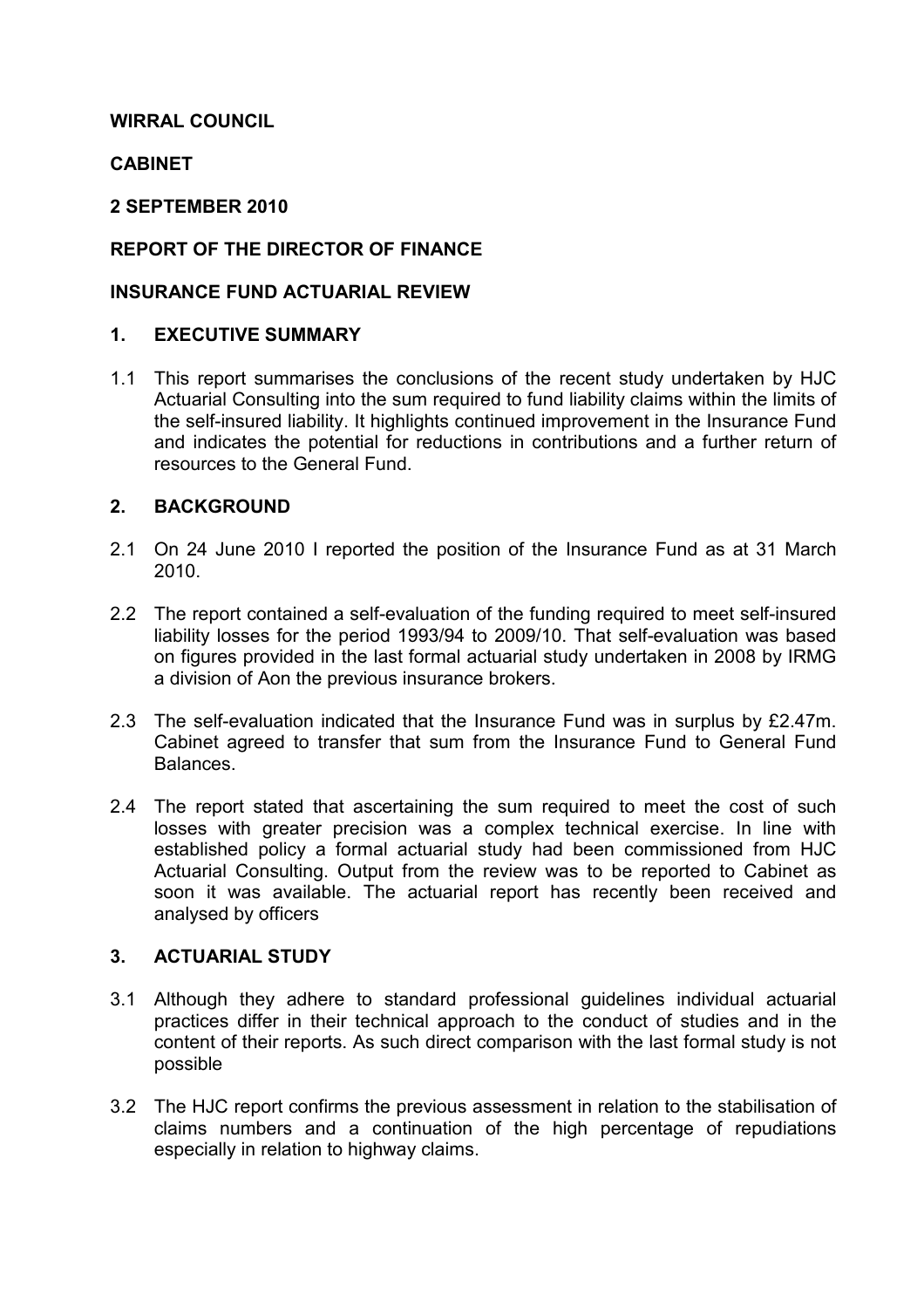- 3.3 HJC has advised that the minimum sum required to cover estimated future payments on claims already received and those which have yet to be reported is £6.2m. However I consider that a more conservative minimum figure of £7.5m is justified. This is because the purely technical approach adopted by actuaries cannot take account of some important additional factors.
	- The pattern of claims can change. For example the most recent data contains a significant number of claims for damage to vehicles by potholes related to the severe winter. These are of relatively low value and so skew the average cost of claims downwards. This pattern is unlikely to be repeated meaning that actual average costs are likely to be higher than the actuaries have allowed for.
	- There is uncertainty as to whether the current level of repudiations can be maintained given the anticipated pressures on Council budgets.
	- The Wirral liability account is statistically too small to apply complex modelling processes with any accuracy. A single large claim can have a significant impact on the amount of funding required. For example since the study was completed two existing claims have had their reserves increased by almost £500,000.
	- The regulations governing the claims process are under review it is difficult to predict the impact of proposed changes to civil procedure rules and claim governance legislation.
- 3.4 The table below compares the actual amount currently held in respect of Liability claims with the figure contained in the report.

| Class                     | <b>Current</b><br><b>Provision</b> | <b>Revised Minimum</b><br><b>Recommended</b><br><b>Provision</b> |
|---------------------------|------------------------------------|------------------------------------------------------------------|
|                           | £m                                 | £m                                                               |
| <b>Combined Liability</b> | 10 9                               | 75                                                               |

- 3.5 HJC advises that a surplus of this level is the minimum reasonable for the short term needs of the Insurance Fund. This is because future payments from the Fund could increase significantly from those estimated.
- 3.6 The actuaries also indicated that the level of contribution to the Insurance Fund to meet claims for 2010/11 could be reduced to £1.5m. I agree with this assessment and consider that on current trends this level of contribution is sustainable.
- 3.7 The table below compares the revised recommended annual contribution to the Insurance Fund with the figure used in preparing the Insurance Fund budget for 2010/11.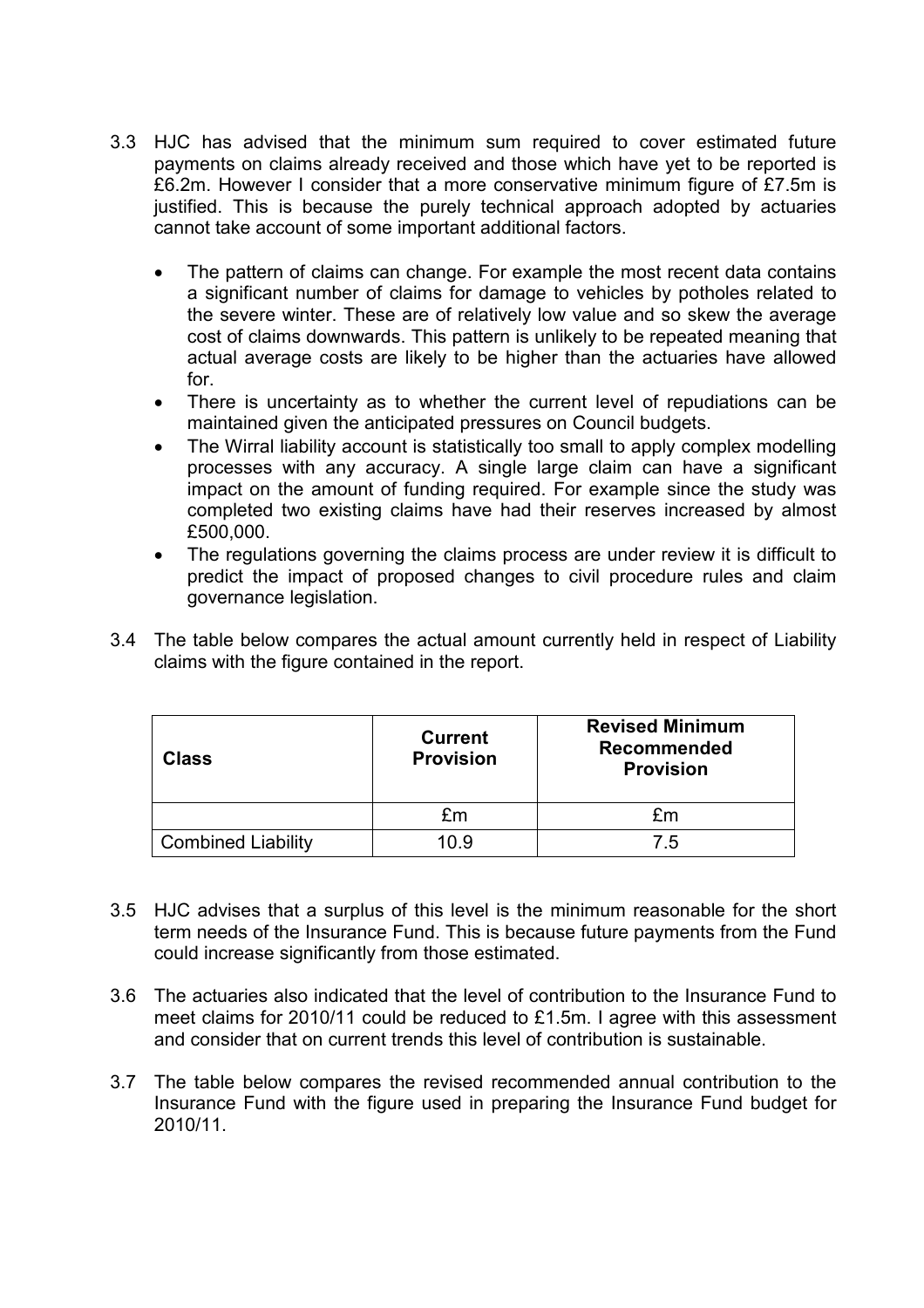| Class                     | <b>Current</b><br><b>Contribution</b><br>2010-11 | <b>Revised</b><br><b>Contribution</b><br>2011-12 | <b>Difference</b> |
|---------------------------|--------------------------------------------------|--------------------------------------------------|-------------------|
|                           |                                                  |                                                  |                   |
| <b>Combined Liability</b> | 2,100,000                                        | 1,500,000                                        | 600,000           |

- 3.8 Members may recall that the contribution figure reached a peak of £5.67m in 2004/2005. The revised contribution figure represents a reduction of 74% from this figure. This is attributable to improved claims handling and better management of liability risk.
- 3.9 The contribution for 2011/2012 could be reduced by £600,000.
- 3.10 The revised contribution figure could be used in preparation of the 2011/12 insurance budget which will be reported to Cabinet in November. Approximately £240,000 of the reduction would go to schools and the remaining £360,000 to the General Fund.

## 4. RISK ASSESSMENT

4.1 The actual cost of liability claims could be greater than the revised minimum recommended contribution. Similarly the revised annual contribution might also be less than the cost of claims for this year and next. However given that the sums result from a formal actuarial study and also take account of the more conservative approach proposed by officers this may be considered unlikely.

#### 5. FINANCIAL IMPLICATIONS

- 5.1 The HJC fee for undertaking the actuarial study and producing the report is £5,150 excluding VAT.
- 5.2 The Insurance Fund currently has an estimated surplus of £3.4m above the anticipated minimum required to meet claims.
- 5.3 The contribution to the Insurance Fund for 2011/2012 could be reduced by £600,000 to £1.5m.

#### 6. STAFFING IMPLICATIONS

6.1 There are no direct staffing implications arising out of this report.

# 7. EQUAL OPPORTUNITIES IMPLICATIONS

7.1 There are no direct equal opportunities implications arising out of this report.

#### 8. ENVIRONMENTAL IMPACT STATEMENT

8.1 There are no direct environmental implications arising out of this report.